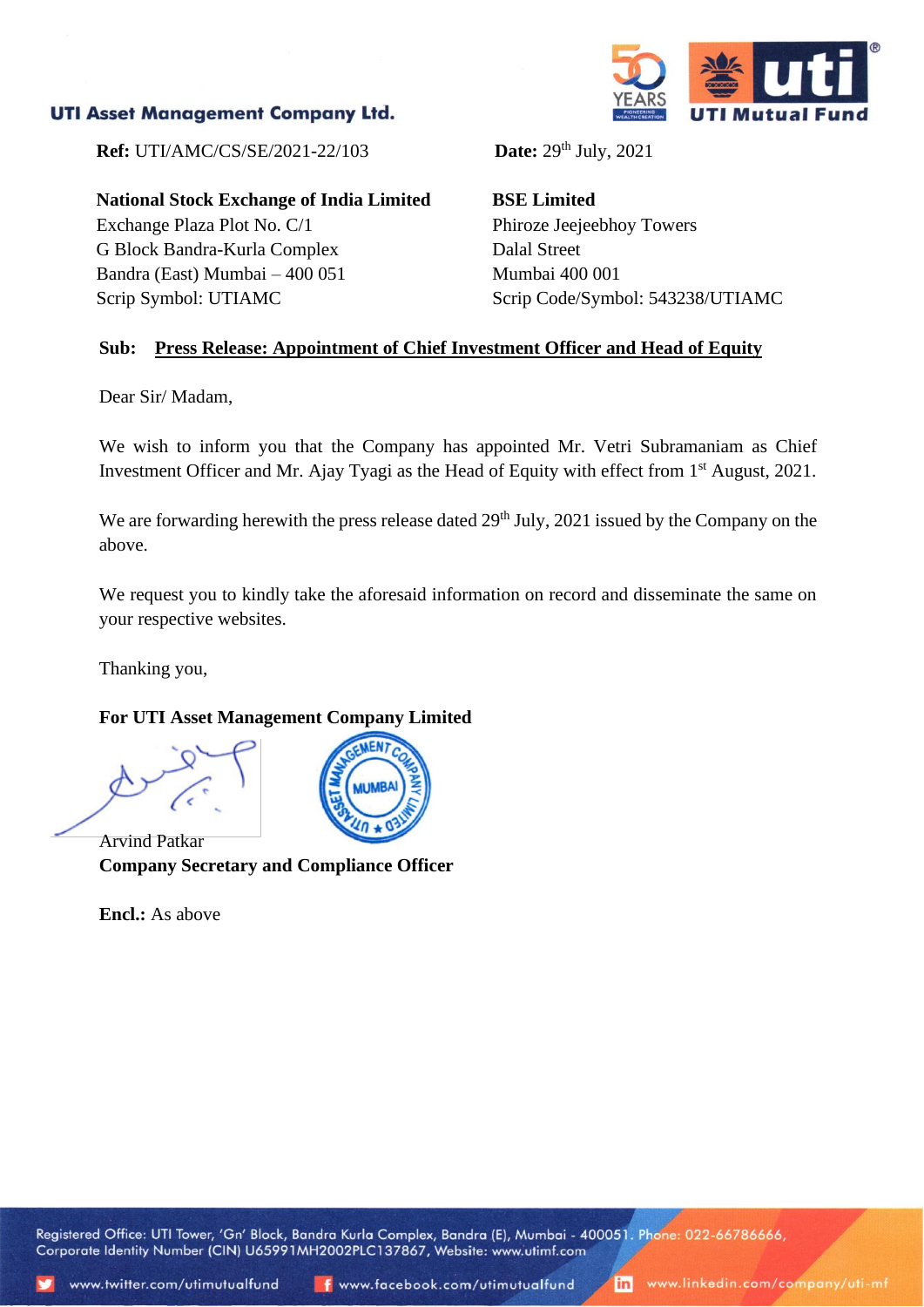

# **UTI AMC appoints Mr Vetri Subramaniam as CIO and Mr. Ajay Tyagi as Head-Equity**

UTI Asset Management Company Limited (UTI AMC) appoints Mr. Vetri Subramaniam as its Chief Investment Officer and Mr. Ajay Tyagi as the Head - Equity for its mutual fund operations with effect from August 1, 2021.

Mr. Vetri Subramaniam has been appointed as the Chief Investment Officer of the company and will oversee the equity, fixed income, research and dealing functions of the company. Vetri joined UTI AMC as Head of Equity in January 2017 and has led the function with much success since then.

Mr. Ajay Tyagi will take over as the Head of Equity in the company. Ajay joined UTI AMC in the May 2000 as a management trainee and analyst and now manages UTI's largest equity scheme as a Fund Manager and has a strong track record.

Mr. Imtaiyazur Rahman, CEO, UTI AMC said "This is a significant development in the transformation process initiated by the company. The creation of this role of the Chief Investment Officer will provide stewardship of investment processes across asset classes. This will also bring about more synergy in the investment function and enhanced cohesiveness among the teams of Fund Management, Research and Dealing. The position will bring greater focus on building and nurturing a strong cadre of investment professionals within the organisation. These changes will enable us to better meet the expectations of our investors and stakeholders*."*

### **About UTI Asset Management Company Ltd.:**

UTI Asset Management Company Limited (UTI AMC) is Investment Manager to UTI Mutual Fund. It is incorporated under the Companies Act, 1956 and was approved to act as an Asset Management Company for UTI Mutual Fund by SEBI on January 14, 2003. UTI AMC is registered as Portfolio Manager with SEBI and through its subsidiary it acts as Fund manager for AIF, among others. It also has a countrywide network of branches along with a diversified distribution network.

Mumbai July 29, 2021

Corporate Office: UTI Tower, 'Gn' Block, Bandra-Kurla Complex, Bandra (East), Mumbai 400 051. Tel: 6678 6666 Website:www.utimf.com

UTI Asset Management Company Limited (Investment Manager for UTI Mutual Fund) E-mail: [invest@uti.co.in](mailto:invest@uti.co.in) Corporate Identity Number (CIN) U65991MH2002PLC137867